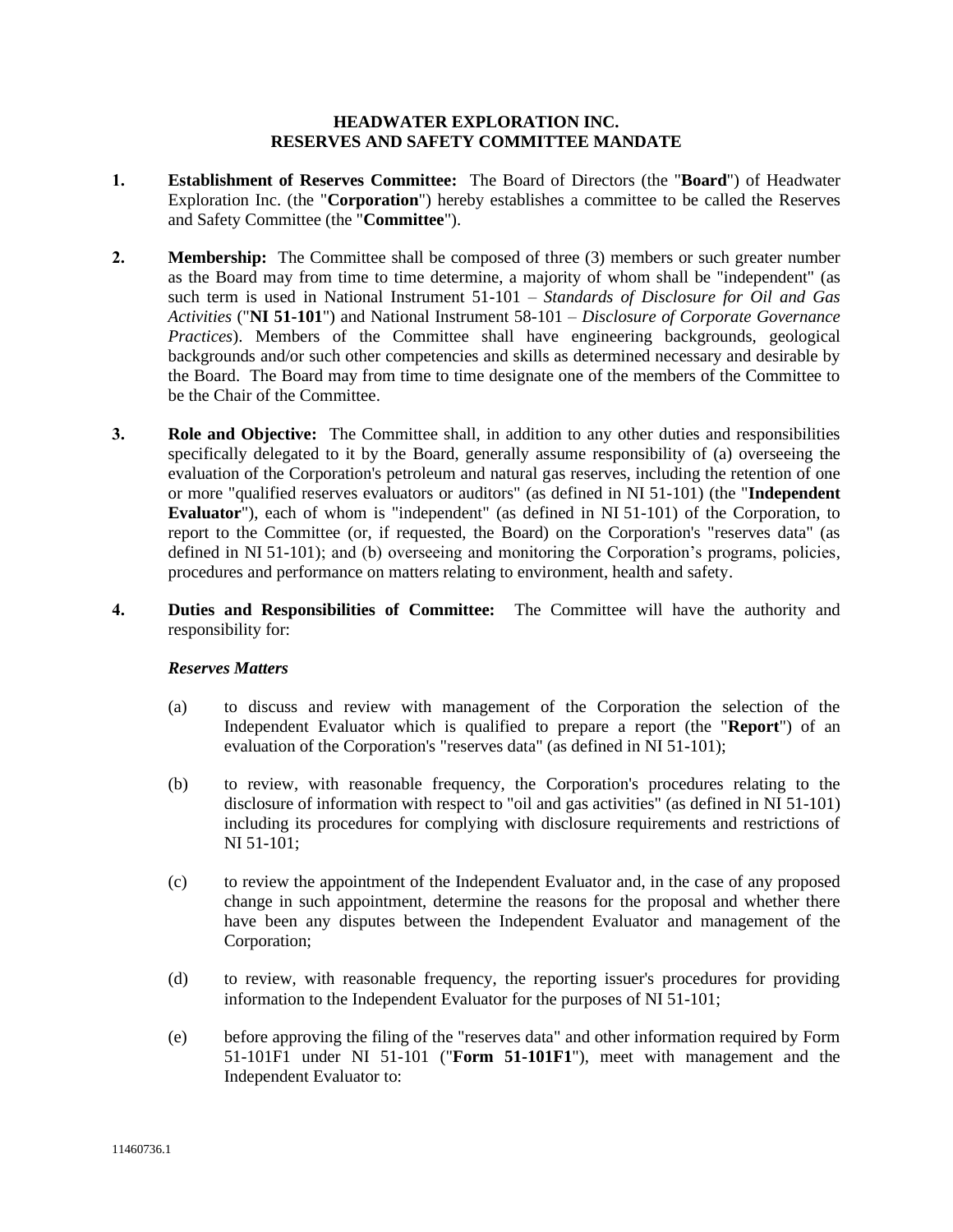- (ii) review the "reserves data" and other information required by Form 51-101F1;
- (f) review and recommend approval by the Board, when appropriate, of:
	- (i) the content and filing with the appropriate securities regulatory authorities of the "reserves data" and other information specified in Form 51-101F1;
	- (ii) the filing of the report of the Independent Evaluator in accordance with Form 51-101F2 of NI 51-101; and
	- (iii) the content and filing of the report of management and directors of the Corporation in accordance with Form 51-101F3 of NI 51-101;

(Forms 51-101F1, F2 and F3 are collectively referred to as the "**NI 51-101 Reports**");

- (g) when and if determined necessary by the Committee, request a report from management as to the Corporation's compliance with NI 51-101, including the Corporation's compliance with Part 5 and Part 6 of NI 51-101 entitled "Requirements Applicable to all Disclosure" and "Material Changes", respectively;
- (h) to receive the Report and the NI 51-101 Reports and consider the principal assumptions upon which they are based;
- (i) to consider and review management's input into the Report and the NI 51-101 Reports and the key assumptions used therein;
- (j) to present a report (the "**Committee Report**") to the Board of the results of such review and to recommend whether the Report and the NI 51-101 Reports should be accepted by the Board as the Corporation's evaluation of its "reserves data";
- (k) prior to presenting the Committee Report to the Board, consider the expertise of the Independent Evaluator;
- (l) prior to presenting the Committee Report to the Board, meet with representatives of the Independent Evaluator and management of the Corporation to discuss the Report and the NI 51-101 Reports;
- (m) prior to presenting the Committee Report to the Board, to hold an *in camera* meeting (i.e., without the presence of management of the Corporation) with representatives of the Independent Evaluator to discuss the Report, and to ask such questions as the Committee deems appropriate, which questions may, without limitation, include the following:
	- (i) the scope of the Independent Evaluator's engagement by the Corporation and, in particular, any restrictions thereon;
	- (ii) the details of any relationship which the Independent Evaluator has with the Corporation that may affect or might be viewed as affecting its independence;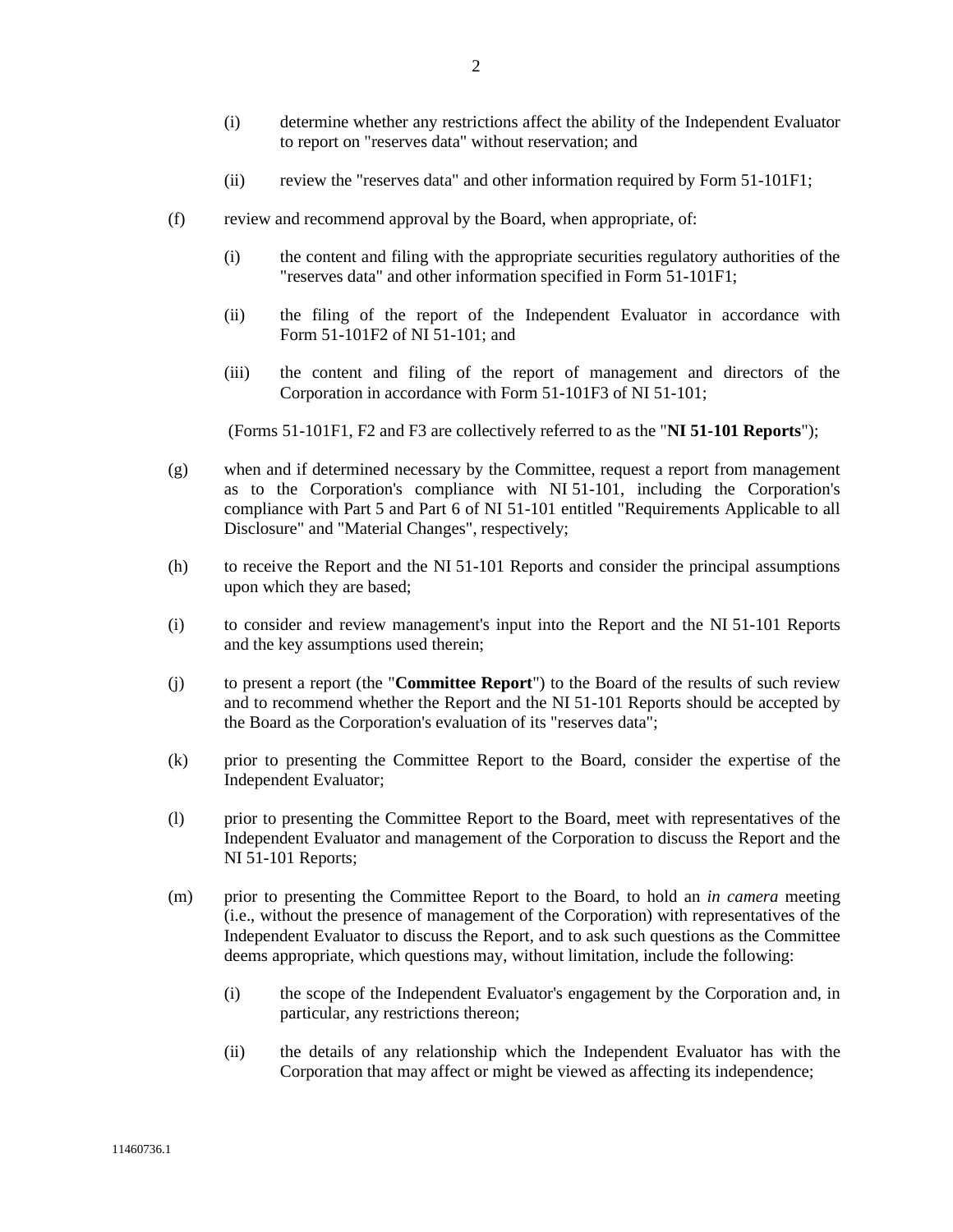- (iii) the process followed by the Independent Evaluator in conducting its reserve analysis;
- (iv) the sources of information for the Report;
- (v) whether the Independent Evaluator has any reason to think that any of the information provided to it was not accurate or correct;
- (vi) whether the Independent Evaluator had access to all information it thought relevant to complete its engagement;
- (vii) review and discuss the price and cost forecasts used in the Report and whether the assumptions used would still be current;
- (viii) discuss the assumptions made regarding oil and gas marketing and whether the Independent Evaluator still considers these assumptions to be reasonable;
- (ix) discuss the reserve additions and reserve revisions which occurred from the previous report of Corporation's reserves to that of the Report and the reasons for such revisions;
- (x) consideration of future net revenues, operating costs, working interests, royalty burdens, required capital expenditures and timing, recovery rates and decline rates;
- (xi) whether the Independent Evaluator considered it necessary to carry out any onsite inspections as part of its reserve analysis; and
- (xii) what levels of oil and gas production were assumed in the Report and whether the Independent Evaluator had access to information since the date of the Report which allows it to confirm or disaffirm the production profiles and other aspects of the Report since the date of the Report;

## *Environmental, Health and Safety Matters*

- (n) review the Corporation's fundamental policies and procedures pertaining to environment, health and safety and ascertain that policies and procedures, including emergency response plans, are in place to minimize environmental, occupational health and safety and other risks to asset value and mitigate damage to or deterioration of asset value;
- (o) review reports of management on:
	- (i) quarterly safety performance;
	- (ii) mitigating actions taken by management relative to reported incidents;
	- (iii) persistent trends and high risk observations resulting from periodic management system assurance activities through inquiries of senior management others about the persistent trends or high risk observations and assess steps senior management has taken to minimize such risks to the Corporation; and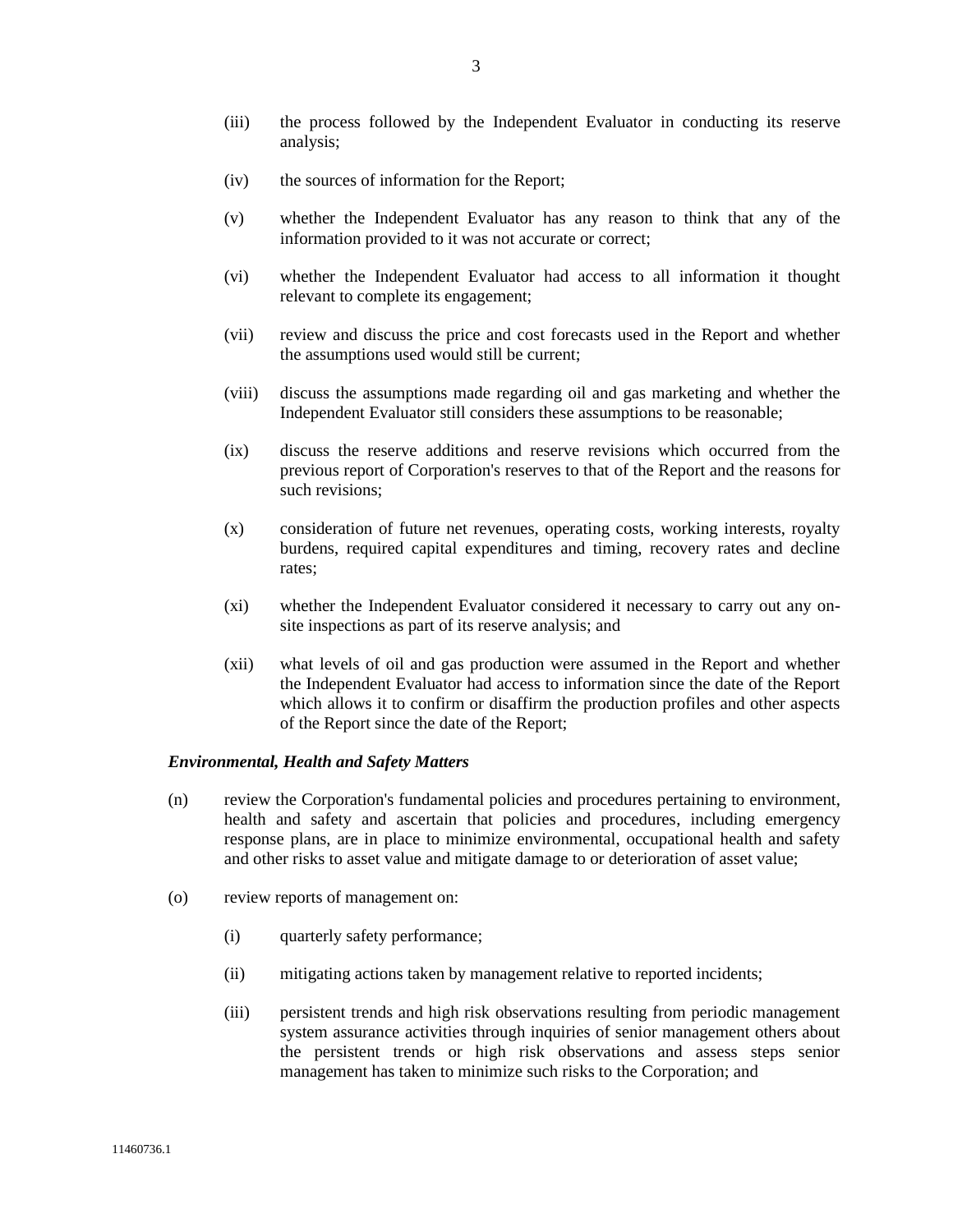- (p) remedial or mitigating action taken to manage an identified environment, health or safety risk;
- (q) review the Corporation's performance with applicable laws and regulations with respect to environment, health and safety;
- (r) review the findings of any significant report by regulatory agencies, external environment, health and safety consultants or auditors concerning the Corporation's performance in environment, health and safety matters;
- (s) review any necessary corrective measures taken to address issues and risks identified by the Corporation, external auditors or by regulatory agencies;
- (t) review any emerging trends, issues and regulations related to environment, health and safety that are relevant to the Corporation;
- (u) provides reports and make recommendations to the Board as determined necessary on environment, health and safety that are relevant to the Corporation; and

## *General*

- (v) do such other things within the scope of its responsibilities as it may, in its discretion, deem appropriate.
- **5. Administrative Matters:** The following general provisions shall have application to the Committee:
	- (a) At all meetings of the Committee every resolution shall be decided by a majority of the votes cast. In case of an equality of votes, the Chair of the meeting shall not be entitled to a second or casting vote. Resolutions of the Committee may also be passed by written resolution signed by all members of the Committee.
	- (b) The Chair will preside at all meetings of the Committee, unless the Chair is not present, in which case the members of the Committee that are present will designate from among such members the Chair for purposes of the meeting.
	- (c) A quorum for meetings of the Committee will be a majority of its members, and the rules for calling, holding, conducting and adjourning meetings of the Committee will be the same as those governing the Board unless otherwise determined by the Committee or the Board.
	- (d) Meetings of the Committee should be scheduled to take place as frequently as necessary in order for the Committee to satisfy its duties and responsibilities as set out herein.
	- (e) Agendas will be circulated to Committee members along with background information on a timely basis prior to the Committee meetings.
	- (f) The Committee may invite such officers, directors and employees of the Corporation and its subsidiaries as it sees fit from time to time to attend at meetings of the Committee and assist in the discussion and consideration of the matters being considered by the Committee.